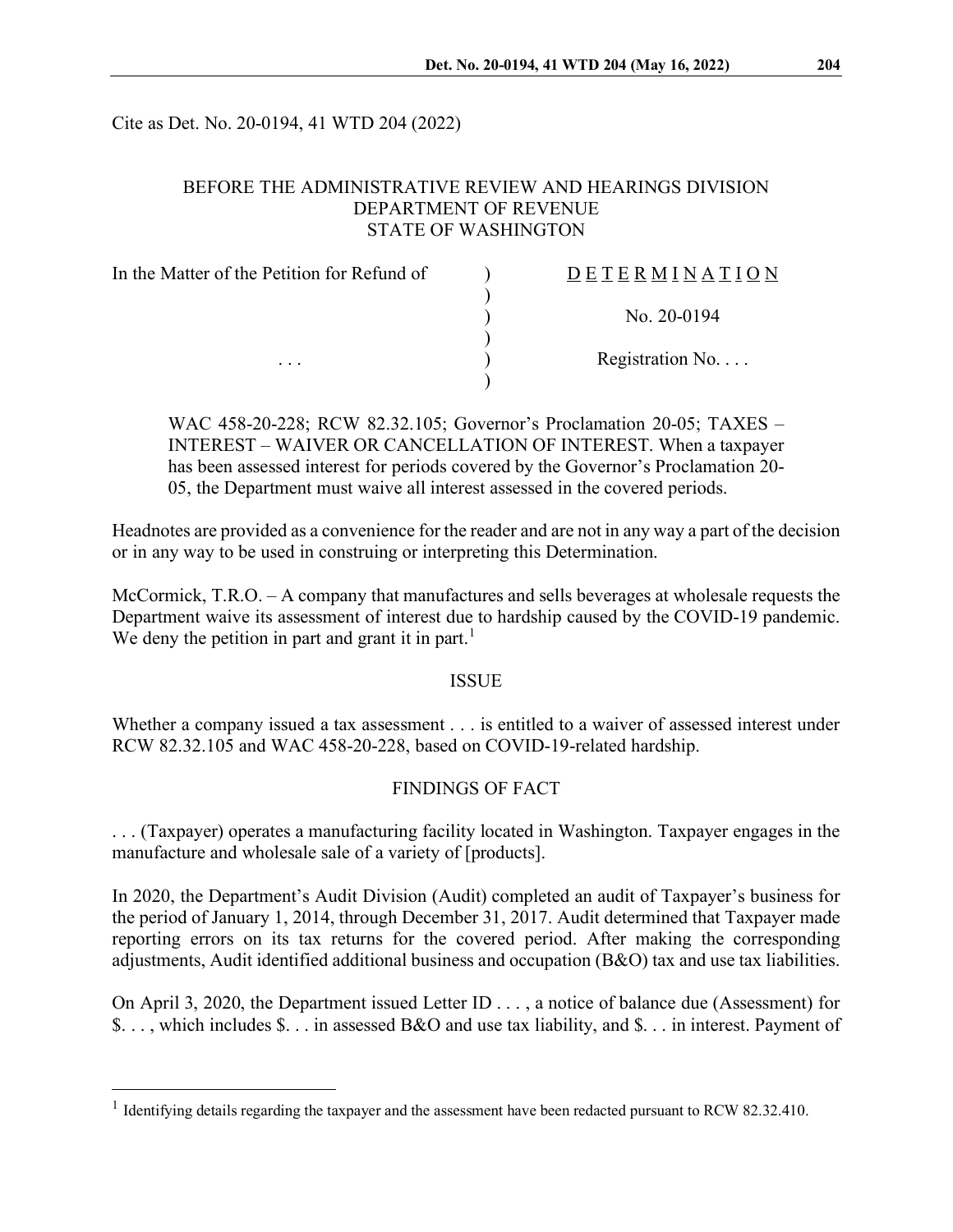On April 30, 2020, Taxpayer petitioned for administrative review of the Department's assessment of interest. As stated in its petition, Taxpayer "respectfully request[s] waiver of interest due to the COVID-19 hardship." Petition . . . . Taxpayer does not describe the hardship or provide any additional information in support of its request. Taxpayer does not dispute the Department's assessment of taxes.

On February 29, 2020, Governor Jay Inslee issued Proclamation 20-05, proclaiming a State of Emergency for all counties throughout the State of Washington as a result of the coronavirus disease 2019 (COVID-19) outbreak. On March 18, 2020, in response to the COVID-19 pandemic, Governor Inslee issued Proclamation 20-20 Department of Revenue – Interest, Fees, Penalties, Due Dates (Proclamation). Under the Proclamation, effective February 29, 2020, the "accrual and imposition of interest [under RCW 82.32.050(1)] are hereby waived and suspended until midnight on April 17, 2020." Governor Inslee later extended the Proclamation to be effective through August 1, 2020. See Proclamation 20-20.5 Department of Revenue – Relief from Penalties, Fees, Interest, Due Dates.<sup>[2](#page-1-0)</sup> [Governor Inslee ultimately extended the Proclamation through September 30, 2021. See [https://dor.wa.gov/forms-publications/publications-subject/tax-topics/covid-19](https://dor.wa.gov/forms-publications/publications-subject/tax-topics/covid-19-business-relief-measures-end-sept-30-2021) [business-relief-measures-end-sept-30-2021](https://dor.wa.gov/forms-publications/publications-subject/tax-topics/covid-19-business-relief-measures-end-sept-30-2021) (last accessed April 5, 2022).]

# ANALYSIS

Taxpayers are responsible for knowing their tax reporting obligations, and when they are uncertain about their obligations, seeking instructions from the Department. RCW 82.32A.030(2); *see also* Det. No. 01-165R, 22 WTD 11, 15-16 (2003). Because of the nature of Washington's tax system, the burden of becoming informed about tax liability falls upon the taxpayer, and it is the taxpayer who bears the consequences of a failure to be correctly informed. RCW 82.32A.030(2); 22 WTD at 15.

When the Department determines that a taxpayer has paid less tax than is properly due, it is required to assess the amount of unpaid taxes and include interest thereon. RCW 82.32.050(1). When the Department issued the Assessment to Taxpayer, it was required to include interest on the assessed tax amount.

RCW 82.32.105(3) provides the two circumstances under which the Department will waive or cancel interest:

(a) The failure to timely pay the tax was the direct result of written instructions given the taxpayer by the department; or

(b) The extension of a due date for payment of an assessment of deficiency was not at the request of the taxpayer and was for the sole convenience of the department.

<span id="page-1-0"></span><sup>2</sup> [https://www.governor.wa.gov/sites/default/files/proclamations/proc\\_20-](https://www.governor.wa.gov/sites/default/files/proclamations/proc_20-20.5.pdf?utm_medium=email&utm_source=govdelivery)

[<sup>20.5.</sup>pdf?utm\\_medium=email&utm\\_source=govdelivery](https://www.governor.wa.gov/sites/default/files/proclamations/proc_20-20.5.pdf?utm_medium=email&utm_source=govdelivery) (last accessed July 9, 2020).